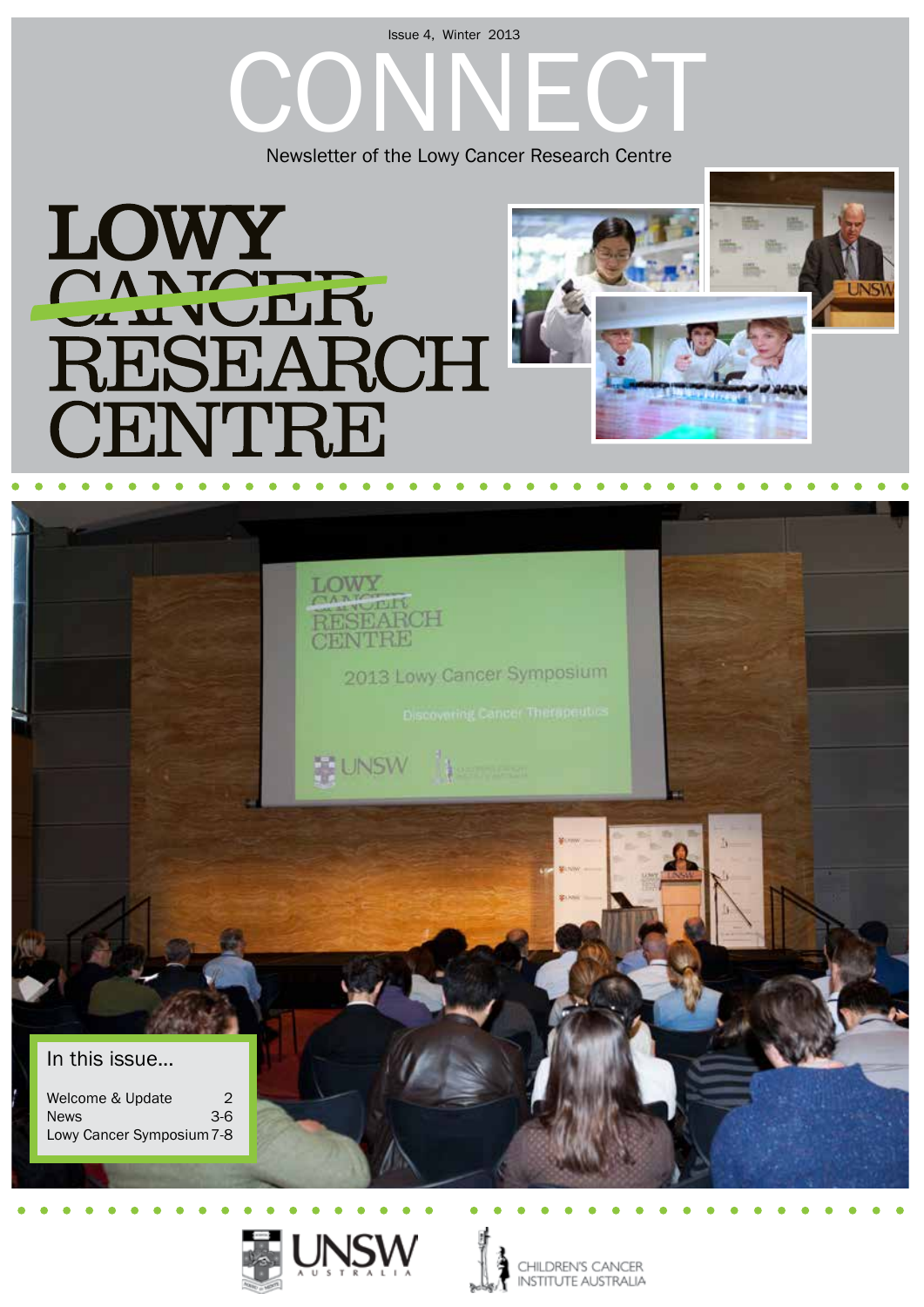#### Message from the **Director**



Message from CCIA Executive Director



Welcome to the first edition<br>of CONNECT for 2013. Our dedicated teams of scientists have achieved remarkable things in the past six months and I am thrilled with the progress being made towards our vision of saving the lives of all children with cancer.

Most recently, the results of our decadelong collaboration with The Sydney Children's Hospital Network have been published in the prestigious journal, Leukemia. An international clinical trial led in Australia by our clinical colleagues at Sydney Children's Hospital Randwick and The Children's Hospital at Westmead, and incorporating patients from New Zealand and also the Netherlands, was based on a test developed by Children's Cancer Institute Australia (CCIA) that detects residual leukaemia cells in a child's bone marrow. The Study resulted in the survival rate for children with highrisk acute lymphoblastic leukaemia, the most common childhood cancer,

elcome to the winter 2013 issue of the Lowy Cancer Research Centre internal newsletter - CONNECT.

This issue welcomes three new established research groups to the Lowy Cancer Research Centre, led by A/Prof Karen Canfell, Prof's Kerry-Anne Rye and Philip Barter and Dr Phoebe Phillips. Also highlighted are our research, grant and prize successes over the last year, and the Flow Cytometry and Biological Resources Imaging laboratories. In particular, the new MRI is now up and running and producing some stunning images. The newsletter finishes with a wrap-up of the Lowy Cancer Symposium, complete with pictures. I would like to personally thank all of those involved in making this symposium a success. This event is a significant undertaking but is important for helping establish our identity and research on the national and international stage. We are now in our fourth year in the Lowy Cancer Research Centre. Thank you all for your efforts. Onwards and upwards.

Prof Philip Hogg Director, Lowy Cancer Research Centre

increasing from 35 to 70 percent. We've also had some remarkable developments in our neuroblastoma research, including reducing neuroblastoma metastasis by up to 71 percent in a laboratory model of the disease, and we are very excited about promising early findings, which could potentially lead to prevention of neuroblastoma.

We have had a flying start to the year, and I am absolutely confident this momentum will continue throughout 2013 and we will see great things to come. I hope you find this latest update of news across all levels of the Lowy Cancer Research Centre informative and rewarding.

Prof Michelle Haber AM Executive Director, CCIA

### Operations Update

The first half of this year marks the opening of stage 1 of the Wallace Wurth refurbishment. School of Medical Sciences staff have now moved into the first new office and lab spaces. Stage 2 is due for completion in 2014. Thanks to all staff who have worked tirelessly to ensure the relocation went smoothly.

Ongoing improvements in the Biological Resources Animal Facility will result in better operations for the Biomedical precinct. Malcolm French has joined the team to assist with these improvements. Again we thank staff for their input and look forward to working with you all going forward.

2

Dr David Coomber Operations Manager Editors: Cristina Kennett, UNSW Catherine Blake, CCIA

Design: UNSW Marketing Copyright: UNSW

*Would you like to contribute to 'Connect'?* Email your comments and story ideas to c.kennett@unsw.edu.au

Next Edition: Summer 2013

# Facility Update: BRIL Flow cytometry

Since it's inception in 2012, the<br>Flow Cytometry Facility celebrated<br>many autocopy Cines its inception many sucessors. Since its inception in January 2012, we have developed collaborations with scientists from UoW, UTS and Australian Institute of Marine Science and now manage the BD FACS AriaII™ from School of BABS and ACP BD FACS Canto II™,. This brings the total number of analysers to 4 (BD LSRFortessa™, BD FACS Canto II™ x 2 and a BC Qanta SC). The Facility has executed cell sorting on BD Influx™ and FACS Jazz™ cell sorting systems and implemented sterility monitoring procedures for bacteria and yeast free culture of cells pos sorting in antibiotic-free media. Our cost recovery model assists in facility advancements, replacement and repairs on current systems

As of the end of May 2013, the Facilty has 106 registered and trained users included training for casual staff (thanks Vitri Dewi & Saghar Eslami).

With our expertise we are a working toward being a world-class, reliable Flow facility that assists researchers to achieve results. We look forward to another prosperous and productive year.

Chris Brownlee Manager, Flow Cytometry



CHILDREN'S CANCER **INSTITUTE AUSTRALIA**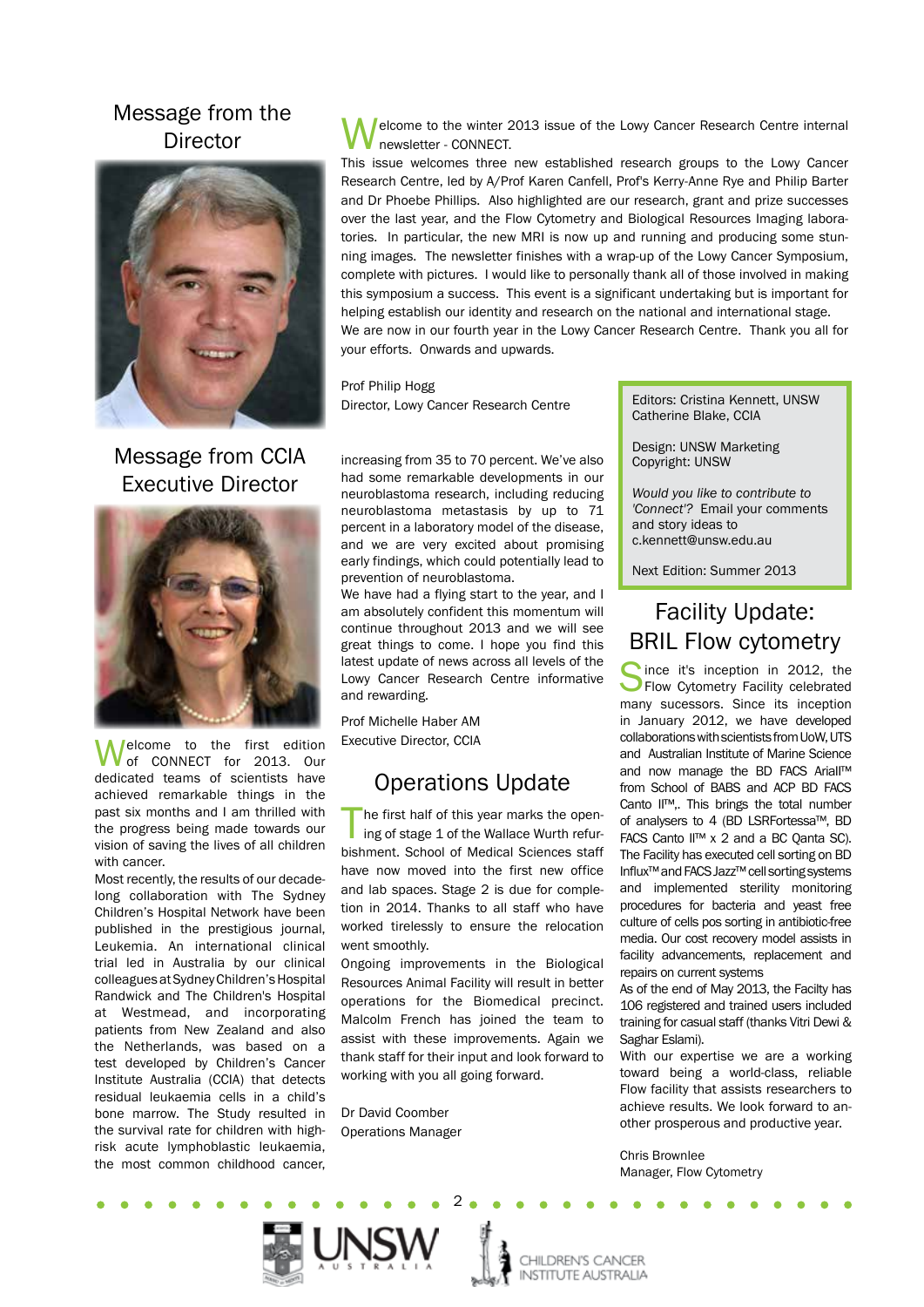

to be supporting

new policy solutions in

# UNSW Receives Highest NHMRC Funding MRI Facilty Opens

Groundbreaking work on<br>
cardiovascular disease and HIV are among the major University of New South Wales research programs to be awarded funding by the National Health and Medical Research Council.

UNSW was awarded more than \$52 million for 15 grants; the best result in the country (41 percent of total grants). The Federal Minster

for Health, Tanya Plibersek, made the announcement at the Lowy Cancer Research Centre last December.

Significantly, UNSW received 6 prestigious Program Grants, representing a 100% success rate in the funding round due to commence in 2014. Researcher groups led by Profs Levon Khachigian and Miles Davenport at the Lowy Cancer Research Centre are specifically involved in two of these programs: "Novel Mechanisms, Molecular Targets and Therapies in Cardiovascular Disease" and "HIV latency, pathogenesis and immunity". UNSW also received a Development Grant and 8 postgraduate scholarships.

"The Gillard Government is very pleased

#### **INSW AIR** Australia's best and brightest medical researchers as they undertake their vital work," Ms Plibersek said. "Continued government investment in research enables development of effective new treatments and

our health system." Minister Tanya Plibersek

> UNSW DVC (Research) Prof Les Field, said: "This is a fantastic outcome – to be successful in so many Program Grants is yet another endorsement for the world-leading medical research underway at UNSW."

> "The Program Grants are particularly important because they provide longterm support to tackle significant research problems and they let us bring together teams of our best researchers. UNSW has been more actively fostering collaborations between our strongest research groups and this has aligned well with the aims of the NHMRC Program Grant scheme," Prof Field said.

## Super Supervisors

wo Lowy Cancer Research Centre supervisors have received ARC@ UNSW Postgraduate Council Supervisor Awards for their service in supporting research students.

Dr Kerrie McDonald, Head of the Cure for Life Neuro-oncology group in the Adult Cancer Program was one of three outstanding supervisor award recipients for 2012.

PhD students within the Neuro Oncology lab said, "Throughout the years in her lab, it is self-evident to us all that Kerrie has our best interests at heart. She's supportive in our endeavours, and guides us throughout, while giving us the opportunity to try new ideas and be creative. Her support doesn't end at the completion of our thesis, but extends on such that we continue to succeed beyond our graduation and publications. When we saw the posting for nominating supervisors for this award, we unanimously agreed – Kerrie!"

Dr Till Böcking, who leads the Molecular Machines Group in the Centre for Vascular Research was also recognised by the Council with a Supervisor award.

The PGC Supervisor Awards were established to recognise those UNSW research supervisors who exceed the requirements expected of a supervisor.



*Kerrie and team (Photo: James Wood)*

3

The Pre-clinical MRI facility at the Biological<br>
Resources Imaging Laboratory (BRIL),<br>
Mark Wainwright, Appletiaal Centre, UNSW Mark Wainwright Analytical Centre, UNSW was officially opened on 21 May. A scientific symposium, showcasing MR research taking place in the facility and around Australia, was held in conjunction with the opening. Officially opened by Prof Les Field AM, UNSW Vice President & DVC (Research), the event was attended by representatives from

the Commonwealth & NSW government, National Imaging Facility (NIF), & research centres across Australia.

The symposium included UNSW speakers from SoMS, Lowy Cancer Research Centre, NeuRA and Faculty of Science, and speakers from Universities of Western Sydney, Queensland, Melbourne, Monash and Minnesota (USA). UNSW scientist Dr Andre Bongers showcased some of the facility's new imaging projects and invited international speaker Dr Ivan Tkac (University of Minnesota) gave an engaging talk on "Potentials & challenges of MR spectroscopy at high magnetic fields".

Dr Carl Power, Head of BRIL said, "This stateof-the-art instrument is already contributing to research productivity and new research directions. The support of UNSW was key to the project which establishes UNSW as a leader in high-field pre-clinical MR research in Australia."

The facility, located in the Lowy Cancer Research Centre, operates closely with the UNSW Biological Resources Animal Facility. BRIL is focused on providing multi-modality *in vivo* imaging for small research animals and the facility forms part of the UNSW node of NIF. Node Director Prof Lindy Rae leads the NeuRa Imaging Centre which houses a 3T MRI clinical scanner for research.

BRIL offers researchers with access to a number of imaging systems including micro-computed tomography (microCT), positron emission tomography (PET), ultrasound imaging, optical imaging systems for detection of bioluminescence and fluorescence, x ray imaging, endoscopy and intravital microscopy. The vision is to be the best-equipped facility of its kind in Australia and competitive with any in the world, placing UNSW at the forefront of biomedical imaging.



*Bruker 9.4 Tesla BioSpec Pre-Clinical MRI*

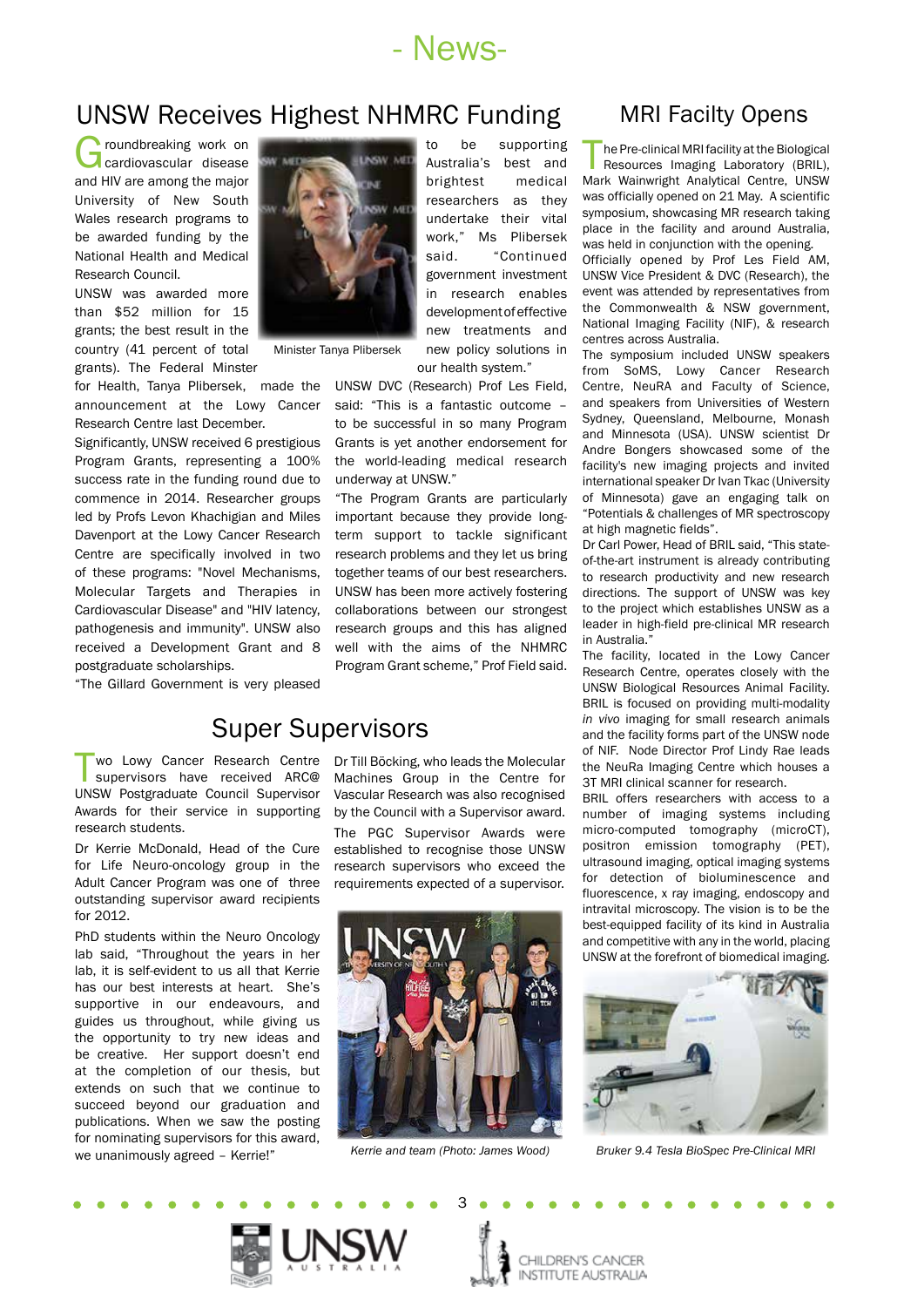# - News -

## Super-resolution microscope shows how human T-cells make life or death decisions

sing a super-resolution fluorescent microscope, scientists are a step closer to understanding why and how human immune cells decide to activate or not, thus enabling or preventing disease taking hold in the body. Prof Katharina Gaus and her team in the Centre for Vascular Research (CVR) used some of the most advanced superresolution optical microscope technology available anywhere in the world to see changes in individual proteins in T-cells – the workhorse of our immune system. "Every day, every second, our immune cells make decisions to activate or not activate," Kat says. "Every time they make a decision, the outcome is life or death." In a paper published in Nature Immunology, the team show, for the first time, how a protein kinase is distributed across membranes – opening and closing like Pacman in the 1980s computer game. "The kinase we examined is called Lck and is essential for the activation of T-cells

but is also involved in many other cell signalling processes. Understanding how kinase activity is controlled is the key to knowing what goes wrong in many diseases including immune disorders and cancer." The superresolution microscope has allowed the researchers to watch this dynamic opening and closing process. There are only six of the super-resolution microscopes in use around the world, (one at UNSW). The technology allows the researchers to light up particular molecules and proteins to pinpoint their precise localisation. The process highlights the proteins' position and function, enabling a superresolution image of the activity to be captured. "The link between intramolecular rearrangements to surface patterning of signalling molecules is important because it can explain how engagement of a few receptors can trigger an activation response,"

## Grants and Awards

#### NHMRC Project Grants

*John Pimanda, Bertie Gottgens, Oleg Igoshin, Karen MacKenzie, Jason Wong*  "Reconstructing Transcriptional Networks in Leukaemic Cells"

*Philip Hogg "*Mechanism of action and targeting of hexokinase II in glioblastomas"

*Philip Hogg* "Mechanism of action and targeting of RAGE in inflammation"

*Philip Hogg, Patrick McNeil* "Control of mast cell tryptase function in inflammation"

*Jenny Wang* "Studying the novel role for G protein-coupled receptor signalling in leukaemia development"

*Richard Lock, William Wilson, Hernan Carol* "AKR1C3 as a potential biomarker for sensitivity of T-lineage acute lymphoblastic leukaemia to the pre-prodrug PR-104"

*Tao Liu, Yi Zhang, Christopher Scarlett* "Targeting the histone methyltransferase DOT1L for the therapy of Myc-induced malignancies"

#### Early Career Fellowship

*Maarit Laaksonen*, "The burden of cancer - prevention, treatments, costs, & related diseases"

#### ARC Grants

*Dylan Owen,* ECR Award – "Biophysical mechanisms regulating early T cell signalling events"

*Till Boecking*, Discovery Project - "Single-molecule view of actin-tropomyosin filament dynamics"

*Kat Gaus (with Geraldine O'Neill)* - Discovery Project - Nano-scale organisation of cellular adhesions

*Christopher Parish, Philip Board, Levon Khachigian* (Administered by ANU), LIEF - In-vivo, high-resolution, whole animal imaging

#### **Awards**

*Donya Moradi*, 2012, Tow Research Award Open Senior Division

#### New research reduces tumour metastasis

**Researchers at CCIA have found a**<br> **Researchers** new way to reduce neuroblastoma tumour metastasis.

The findings, published in Oncogene in February this year, may lead to the development of more targeted treatments for neuroblastoma and may potentially contribute to saving the lives of more children with cancer.

Neuroblastoma, the most common cancer in infancy, accounts for 6-10% of all childhood cancers and 15% of all paediatric cancer deaths in Australia.

"We already knew that a protein, called stathmin, is abundant in neuroblastoma cells, but we didn't properly understand the role it played," says Prof Maria Kavallaris, Program Head of Tumour Biology and Targeting at CCIA.

"In our research we posed the question: if we take stathmin away, will it diminish neuroblastoma metastasis? Our early data has found that by 'switching off' the protein, it significantly reduces the spread of neuroblastoma by 71%."

The team focused on lung metastasis, found in some of the most advanced cases of neuroblastoma. Although this is early research, Maria is optimistic the discovery will lead to better treatments and ultimately, improved survival rates for children with metastatic disease.

"Our study has provided the first direct evidence that suppressing stathmin expression in neuroblastoma influences cell signalling and reduces metastasis," says Maria. "It's still not clearly understood why neuroblastoma is so aggressive and can spread so rapidly. Our aim is to build upon this initial data and develop a new targeted therapy to combat this. "We are very excited by the findings and we are now exploring stathmin as a potential therapeutic target for neuroblastoma,"



*Professor Maria Kavallaris*



4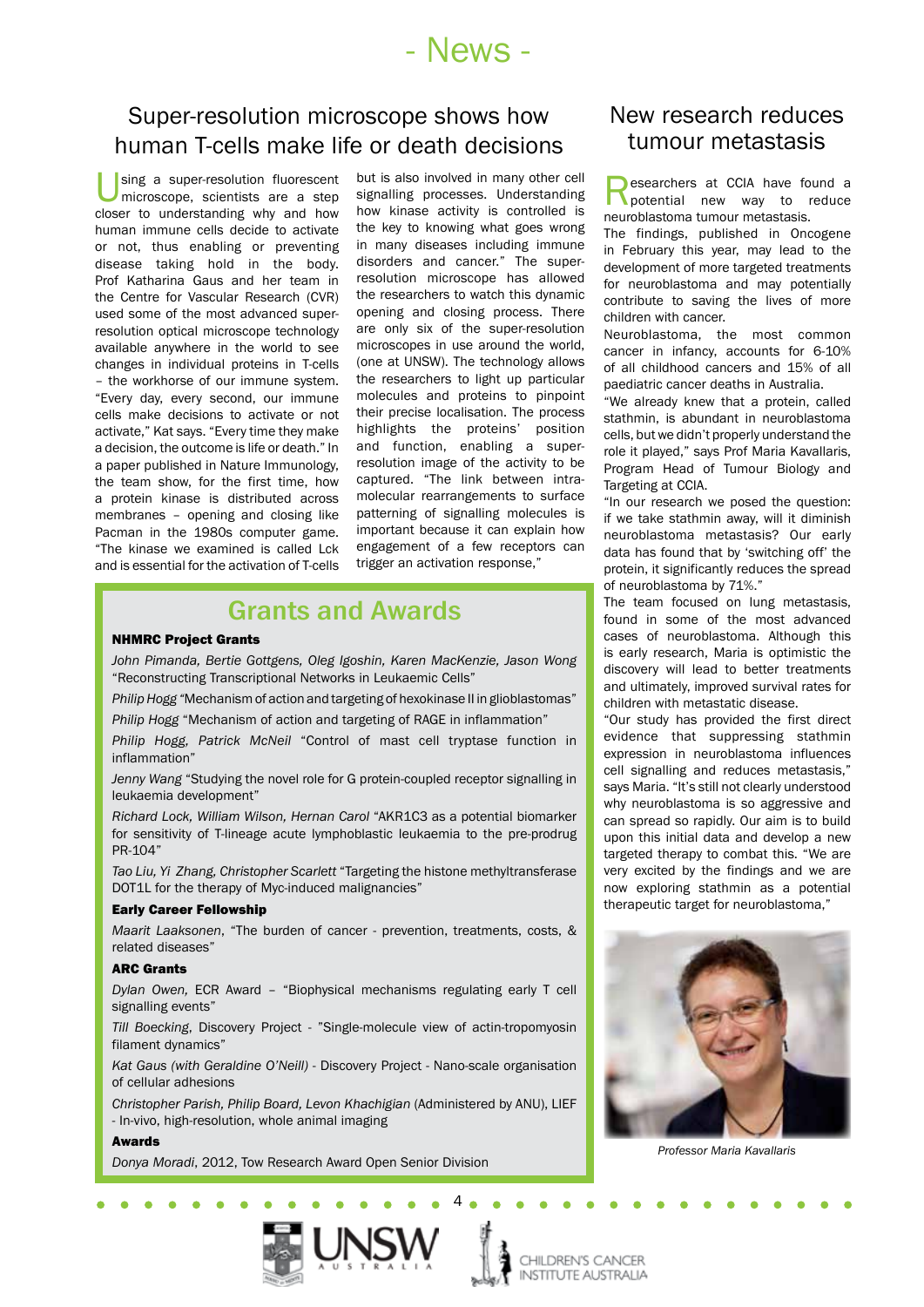

## Three new research groups join the Lowy Cancer Research Centre in 2013

The Lowy Cancer Research Centre welcomed three groups to the Centre in the first quarter of 2013.

In January, the Cancer Modelling Group (CMG), led by Associate Professor Karen Canfell, joined the Adult Cancer Program from Cancer Council NSW. Their work is designed to assist policy decision-makers in deciding how best to incorporate new technologies into cancer prevention



programs. Their research primarily concerns the interplay between HPV vaccination and cervical screening in both developed

c o u n t r i e s *A/Prof Karen Canfell*

and in lower resource settings, and incorporates projects involving modelling, observational epidemiology and clinical trials. The group is involved in evaluations of new cervical screening technologies for government agencies in Australia, New Zealand and England and collaborate with the Cancer Institute of the Chinese Academy of Medical Sciences to evaluate options for cervical cancer prevention in rural and urban China. The CMG are also the provider of Independent Monitoring Reports for the National Cervical Screening Program in New Zealand. In collaboration with the Victorian Cytology Service, they have initiated Compass, a major new trial of HPV-based cervical screening in Australia. The team are coordinating a number of other projects in cervical cancer epidemiology including the New Zealand Women and HPV study, studies of cervical cancer patterns of care in Australia and Canada, cervical screening behavior in migrant women in NSW and collaborating with researchers at the VU University Medical Center in The Netherlands to develop models of colorectal cancer screening.

Also in January, the Lipid Research Group, led by Profs Philip Barter and Kerry Anne Rye joined the Centre for Vascular Research (CVR). The group are working towards understanding how highdensity lipoproteins protect against heart disease, inflammation in blood vessels

and diabetes. Kerry has pioneered the use of unique model systems for



*Profs Kerry-Anne Rye & Philip Barter*

studying the metabolism and antiinflammatory properties of highdensity lipoproteins and Philip is equally internationally recognised for his groundbreaking work in the area of plasma lipids and lipoproteins, specifically HDL and his leadership of major clinical trials in cardiovascular disease. Their appointments coincide with the commencement of a new 5 year NHMRC Program Grant of which Phil is CIA. Profs Wendy Jessup and Len Kritharides, both chief investigators in the Program, moved to Concord Repatriation General Hospital/ANZACRI in December 2012 after a decade at UNSW. Wendy and Len made an enormous contribution to the growth and success of CVR during this time.

In March, the Pancreatic Cancer Translational Research Group joined the Adult Cancer Program from UNSW School of Medical Sciences. Led by Dr Phoebe Phillips, the group focuses on identifying novel therapeutic approaches for pancreatic cancer including targeting the extensive scarring (fibrosis) which enhances pancreatic cancer progression.



*Pancreatic Cancer Translational Research Group*

5

# Collaboration to accelerate new treatments for brain cancer

**March saw the launch of the Brain**<br>
Cancer Discovery Collaborative<br>
(PCDC) and the appearancement of \$4 (BCDC) and the announcement of \$1 million in funding from Cure For Life Foundation (CFLF) that aims to spearhead exponential growth in discovery and speed to clinical trials via the collaborative effort. The BCDC is led by Director A/Prof Terrance Johns from Monash Institute of Medical Research, Victoria and Deputy Directors Prof Andrew Boyd (Clinical) from the Brain Cancer Research Unit at Queensland Institute of Medical Research and Dr Kerrie McDonald (Translational Science) from the Cure for Life Neurooncology Group at the Lowy Cancer Research Centre. The collaboration brings together a diverse group of researchers from all across Australia with the aim of working together to change the outcome for adults and children with brain cancer. The BCDC is based on the highly successful UCLA collaborative model and will focus on developing new treatments, accelerating research, sharing core resources and establish mentoring networks to encourage young researchers into the area.

# Do you know your<br>colleagues?

Join us for the Lowy Cancer Research Centre staff get- together on the last day of each month from 4:30pm in the Cancer Research lounge on Level 4.

Drop in for a quick chat or stay and challenge your workmates to a game of ping pong!

We are always looking for volunteers to help out with staff social events. If you are interested, please email

lowyservices@unsw.edu.au

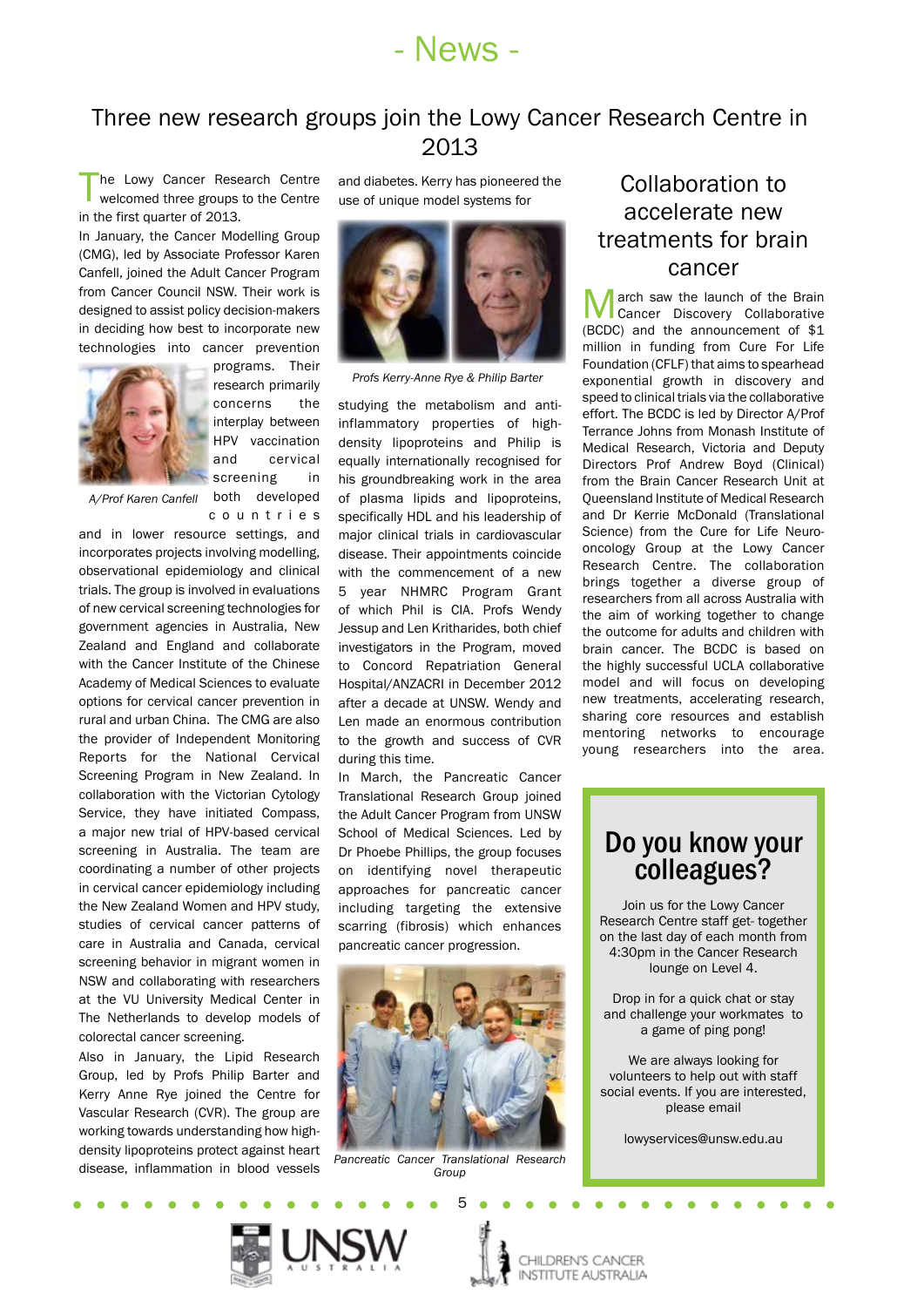# - News -

# World-first clinical trial increases survival rate for most common childhood cancer



*Profs Michelle Haber AM, Glenn Marshall and Murray Norris*

A decade-long international clinical<br>trial has doubled the survival rate from 35 per cent to 70 per cent for highrisk acute lymphoblastic leukaemia (ALL).

The pioneering clinical trial was initiated at the Sydney Children's Hospital Randwick and The Children's Hospital at Westmead and was conducted across Australia, New Zealand and the Netherlands. The results were published in 'Leukemia' in March.

Children with ALL at the highest risk of relapse were identified early in their treatment plan using a novel test developed by CCIA reseachers. This test detects Minimal Residual Disease (MRD) in the bone marrow of children with ALL, who would otherwise appear to be responding well to treatment.

Children with high risk ALL were then treated with a new intensive chemotherapy protocol, and in many cases allogeneic bone marrow transplant.

The trial represents a major step toward personalised cancer care. It is also one of the first studies to show that, by identifying high risk patients early in the treatment plan, consequent changes in treatment can improve the chance of cure.

"The MRD test can detect one leukaemia cell among 100,000 healthy cells in the bone marrow, and this allows clinicians to tailor a child's treatment. When a child is classified as high-risk through the MRD test, their therapy is intensified in order to improve the chance of survival," says Prof Glenn Marshall, Director of the Kids Cancer Centre, Sydney Children's Hospital Randwick, and, Head, Translational Research at CCIA.

Glenn says the trial has dramatically changed treatment approaches for ALL. "As our studies have shown so impressively, being able to tailor a specific therapy regimen for high-risk

 $\blacksquare$ 

children shortly after diagnosis, based on the results of our MRD test, provides children at high risk of relapse with a much better chance of survival," says Glenn.

In another first, MRD levels were used to assess the response to individual chemotherapy drugs in high risk patients, informing future ALL trials.

Prof Murray Norris, Deputy Director, CCIA, led the research team and says its success is due largely to the partnership between CCIA and The Sydney Children's Hospitals Network.

"MRD testing is now considered part of the Standard of Care, and our test results are routinely used to guide treatment decisions in clinics across the country," says Murray.

#### 2013 Seminar Series

Lowy Cancer Research Centre Seminar Series is held at 11:00am in the Lowy Cancer Research Centre Seminar space.

 It showcases the research of some of the best Australian and International speakers

#### July

10 - Vincent Hascall (USA) 24 - Samuel Stupp (USA)

> August 14 - Sue Clark 21 - Nick Hayward

September 18 - Angel Lopez

October 16 - Robert Parton

November 13 - *Speaker to be advised*

> December 04 - Grant McArthur

To join the mailing list, email c.kennett@unsw.edu.au

6

# Staff Profile: Anne Johnston



Anne joined CCIA last year as Head<br>of Fundraising after leading the marketing and fundraising teams at Starlight Children's Foundation Australia.

*Why did you decide to join CCIA?*

I decided to join CCIA because of this amazing cause. When I hear the stories of children and families affected I just want to change this. When I first met the team here, I was blown away by their work, their achievements and the shared vision that we will make significant progress in curing childhood cancer in the next decade. The opportunity and privilege to be part of that and change the future for these kids is just fantastic

#### *What do you do in a day?*

No day is the same. On any one day, I could be working with a corporate partner, or planning a direct marketing campaign and figuring out how to communicate a family's story in order to engage people, or thank people who have contributed to us because they are helping us do our work.

#### *Why is fundraising so important?*

Changes in grant structures and an increasing number of applications for grants means we won't be able to fund 100 percent of our research through grant income alone. We need to generate at least \$1 through fundraising for every dollar that is raised through grants.

*How does it feel to be a part of CCIA?*

I am fortunate to be joining CCIA at a time where the speed of discoveries around the world is escalating. At CCIA we've recently had quite a few research discoveries that have a real potential to change the future prognosis for children with cancer.

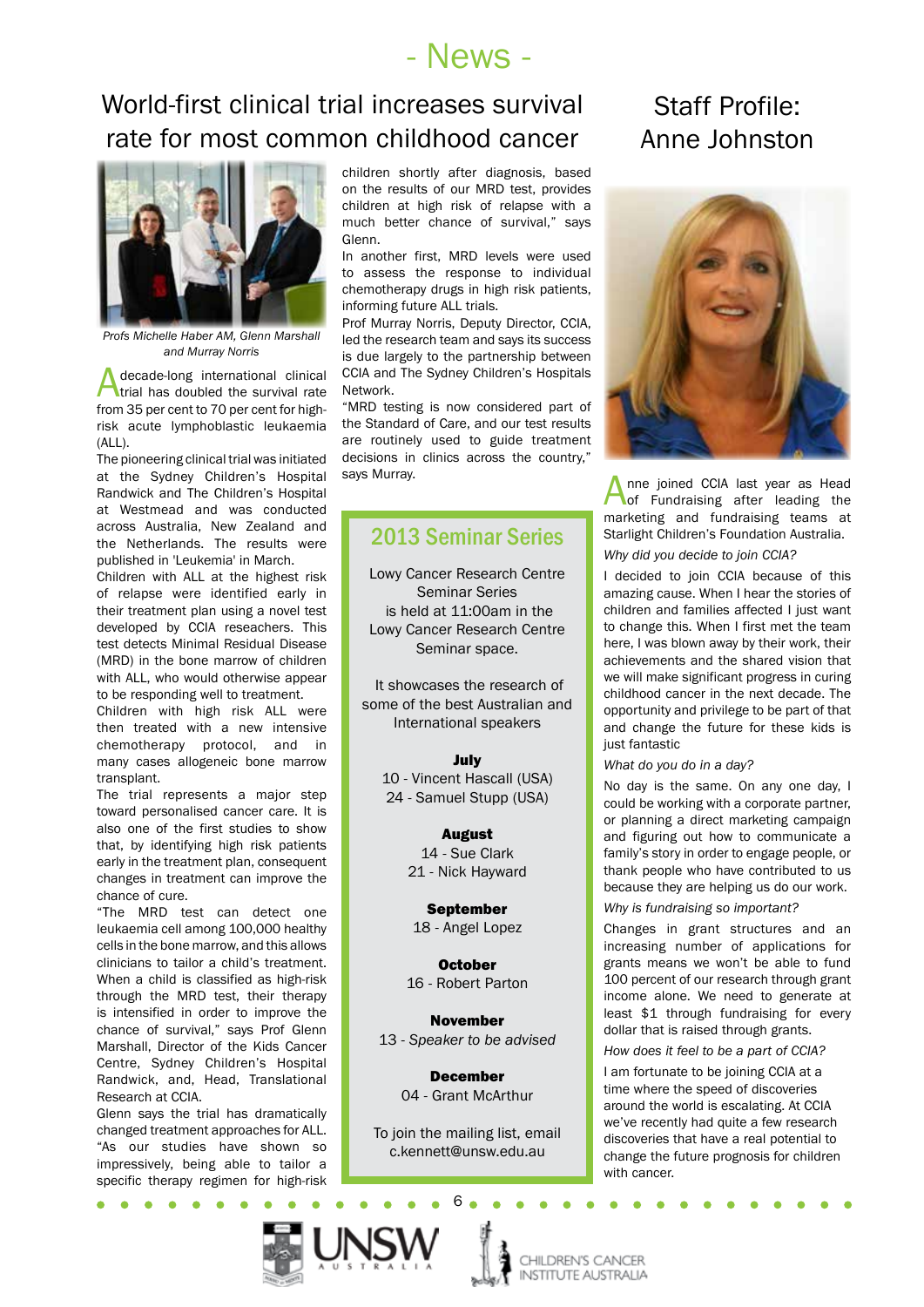# - Lowy Cancer Symposium -

# Second Cancer Symposium a sucess

In May, the Lowy Cancer Research Centre hosted the 2nd Lowy<br>Cancer Symposium: Discovering Cancer Therapeutics, highlighting In May, the Lowy Cancer Research Centre hosted the 2nd Lowy Australasia's cancer research breakthroughs and showcasing some of the best international cancer research.

Designed for basic research scientists, oncologists and other healthcare professionals, this biennial cancer symposium is Australia's only Cancer Drug Discovery Symposium and focuses on the three key phases of cancer therapeutic development: discovery, pre-clinical and clinical. Officially opened by Prof Mary O'Kane NSW Chief Scientist and Engineer, the symposium attracted around 200 Australian and international delegates. One of the symposium highlights was the address by Dr Lewis Cantley, Director of the Cancer Center at Weill Cornell Medical College in New York. Dr Cantley recently won the inaugural Breakthrough Prize in Life Sciences, the world's richest academic prize for medicine and biology, for his discovery of a family of enzymes fundamental to cancer.



*Plenary Speaker: Dr Lewis Cantley*

Prof Philip Hogg, Director of the Lowy Cancer Research Centre and

Symposium convenor, said "At this year's symposium, we heard about recent developments in personalised pancreatic cancer therapy and hypoxia-activated cancer drugs from Australasia's best cancer researchers and cutting edge developments from some of the international leaders in the field."

A special thank you to the organising and scientific committees of the 2013 Lowy Cancer Symposium for your contribution to making the meeting a sucess.

For the full list of speakers and abstracts, visit www.lowycancersymposium.org. The next symposium will be held in 2015.

*(Symposium Photo Credit: Jessica Koach, CCIA)*



*Delegates at welcome drinks*





*UNSW student Melissa Desouza, winner of the NSi Prize for Best Student Poster, explains her research during the Symposium poster session.*



*Delegates discuss research during the Symposium poster session*



7